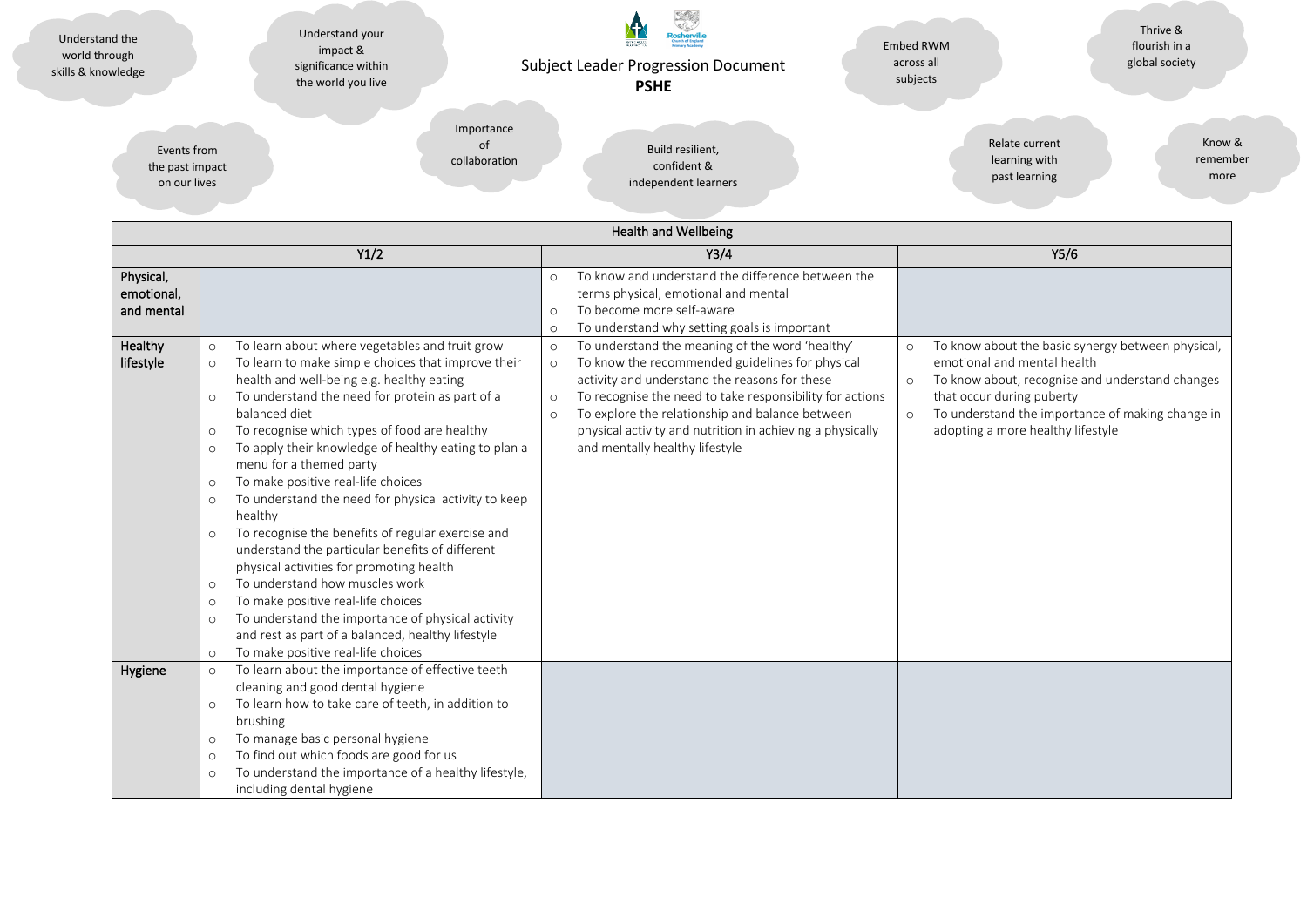| Understand the<br>world through<br>skills & knowledge                                                     | Understand your<br>impact &<br>significance within<br>the world you live                                                                                                                                                                                                                                                                                                                                                                                                                           | <b>Subject Leader Progression Document</b><br><b>PSHE</b>                                                                                                                                                                                                                                                      | Thrive &<br>flourish in a<br><b>Embed RWM</b><br>across all<br>global society<br>subjects                                                                                                                                                                                                                                                                                                                                                                                  |
|-----------------------------------------------------------------------------------------------------------|----------------------------------------------------------------------------------------------------------------------------------------------------------------------------------------------------------------------------------------------------------------------------------------------------------------------------------------------------------------------------------------------------------------------------------------------------------------------------------------------------|----------------------------------------------------------------------------------------------------------------------------------------------------------------------------------------------------------------------------------------------------------------------------------------------------------------|----------------------------------------------------------------------------------------------------------------------------------------------------------------------------------------------------------------------------------------------------------------------------------------------------------------------------------------------------------------------------------------------------------------------------------------------------------------------------|
| Events from<br>the past impact<br>on our lives                                                            | Importance<br>of<br>collaboration                                                                                                                                                                                                                                                                                                                                                                                                                                                                  | Build resilient,<br>confident &<br>independent learners                                                                                                                                                                                                                                                        | Relate current<br>Know &<br>learning with<br>remember<br>past learning<br>more                                                                                                                                                                                                                                                                                                                                                                                             |
| $\circ$<br>$\circ$<br>$\circ$<br>$\circ$<br>$\circ$<br>$\circ$<br>$\circ$<br><b>Nutrition</b><br>and food | To make simple choices that improve their health<br>and well-being e.g. healthy eating<br>To learn to eradicate germs and the spread of<br>diseases by washing hands<br>To understand how germs spread infections and<br>diseases<br>To learn about the importance of and reasons for<br>bathing and showering<br>To manage basic personal hygiene<br>To learn about the importance of and reasons for<br>bathing and showering<br>To understand the importance of maintaining<br>personal hygiene | To know where different foods come from<br>$\circ$<br>To know about and understand the function of<br>$\circ$<br>different food groups for a balanced diet<br>To identify the range of jobs carried out by the people<br>$\circ$                                                                               | To know about the different food groups and their<br>$\circ$<br>related importance as part of a balanced diet<br>To develop an awareness of their own dietary<br>$\circ$<br>needs                                                                                                                                                                                                                                                                                          |
|                                                                                                           |                                                                                                                                                                                                                                                                                                                                                                                                                                                                                                    | they know<br>To reflect on the range of skills needed in different jobs<br>$\circ$<br>To learn to prepare and cook a variety of dishes<br>$\circ$<br>To work co-operatively, showing fairness and<br>$\circ$<br>consideration to others                                                                        | To work independently and in groups, taking on<br>$\circ$<br>different roles and collaborating towards common<br>goals<br>To take responsibility for their physical activity and<br>$\circ$<br>nutrition in achieving a physically and mentally<br>healthy lifestyle<br>To know how to cook and apply the principles of<br>$\circ$<br>nutrition and healthy eating<br>To prepare and cook with a variety of ingredients,<br>$\circ$<br>using a range of cooking techniques |
| Aspiration                                                                                                |                                                                                                                                                                                                                                                                                                                                                                                                                                                                                                    | To understand that everyone has different strengths<br>$\circ$<br>and weaknesses<br>To know how to set realistic targets<br>$\circ$<br>To self-assess, understanding how this will help their<br>$\circ$<br>future actions<br>To understand how to break down the steps needed to<br>$\circ$<br>achieve a goal | To identify and talk about their own and others'<br>$\circ$<br>strengths and weaknesses and how to improve<br>To self-assess, understanding how this will help<br>$\circ$<br>their future actions<br>To be able to reflect on past achievements<br>$\circ$<br>$\circ$<br>To recognise achievements of others as being<br>worthwhile and important                                                                                                                          |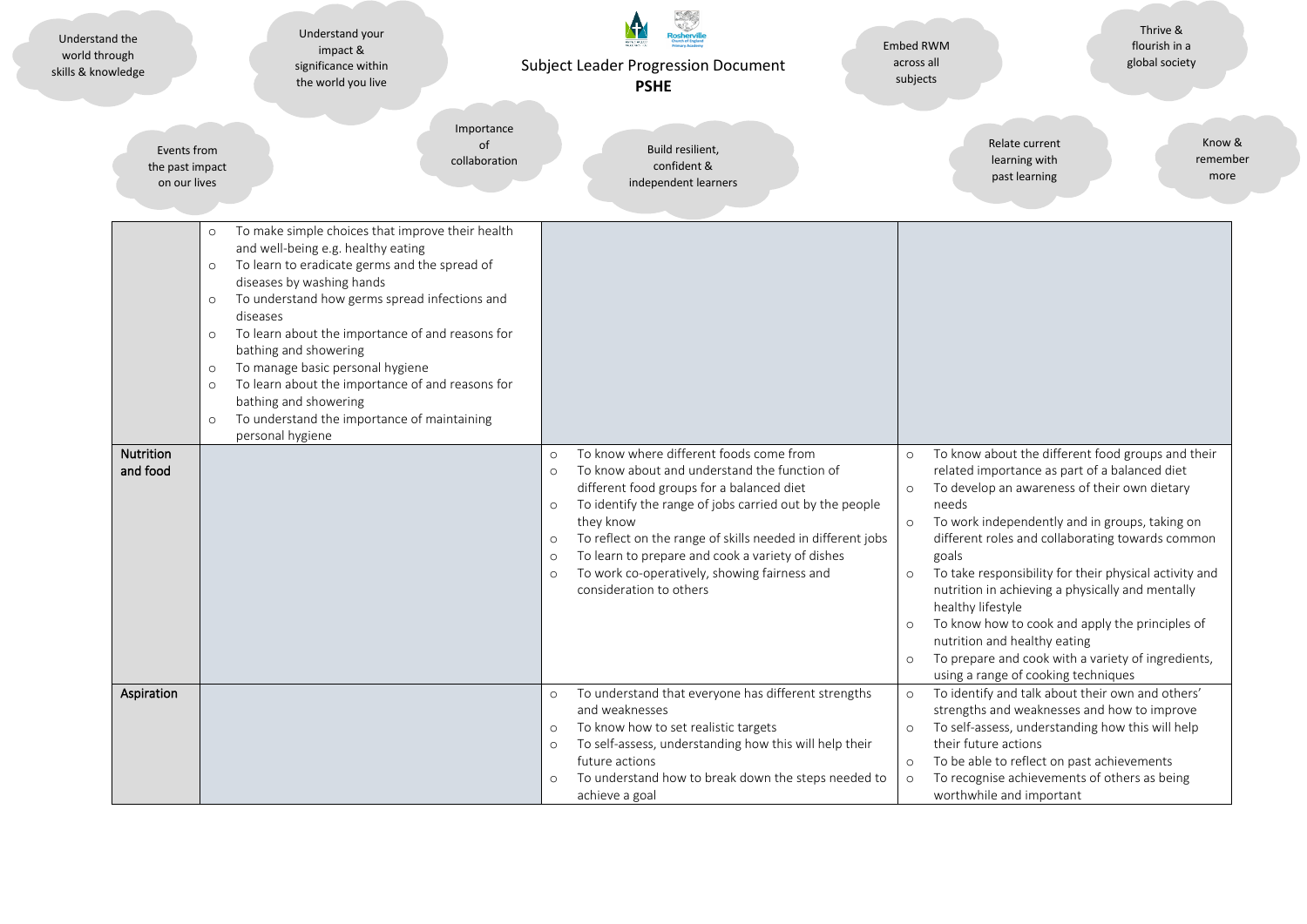| Understand the<br>world through<br>skills & knowledge | Understand your<br>impact &<br>significance within<br>the world you live                                                                                                                                                                                                                                                                                                                                                                                                                                                                                                                                                                                                                                                                                                                                                                                                                                                                                                                                                                                                                                                                                                                                                                                              | <b>Subject Leader Progression Document</b><br><b>PSHE</b>                                                                                                                                                                                                                                                                                                                                                        | Thrive &<br>flourish in a<br><b>Embed RWM</b><br>across all<br>global society<br>subjects                                                                                                                                                                                                                                                                                                                                                                                         |
|-------------------------------------------------------|-----------------------------------------------------------------------------------------------------------------------------------------------------------------------------------------------------------------------------------------------------------------------------------------------------------------------------------------------------------------------------------------------------------------------------------------------------------------------------------------------------------------------------------------------------------------------------------------------------------------------------------------------------------------------------------------------------------------------------------------------------------------------------------------------------------------------------------------------------------------------------------------------------------------------------------------------------------------------------------------------------------------------------------------------------------------------------------------------------------------------------------------------------------------------------------------------------------------------------------------------------------------------|------------------------------------------------------------------------------------------------------------------------------------------------------------------------------------------------------------------------------------------------------------------------------------------------------------------------------------------------------------------------------------------------------------------|-----------------------------------------------------------------------------------------------------------------------------------------------------------------------------------------------------------------------------------------------------------------------------------------------------------------------------------------------------------------------------------------------------------------------------------------------------------------------------------|
| Events from<br>the past impact<br>on our lives        | Importance<br>of<br>collaboration                                                                                                                                                                                                                                                                                                                                                                                                                                                                                                                                                                                                                                                                                                                                                                                                                                                                                                                                                                                                                                                                                                                                                                                                                                     | Build resilient,<br>confident &<br>independent learners                                                                                                                                                                                                                                                                                                                                                          | Relate current<br>Know &<br>learning with<br>remember<br>past learning<br>more                                                                                                                                                                                                                                                                                                                                                                                                    |
|                                                       |                                                                                                                                                                                                                                                                                                                                                                                                                                                                                                                                                                                                                                                                                                                                                                                                                                                                                                                                                                                                                                                                                                                                                                                                                                                                       | To identify and talk about their own and others'<br>$\circ$<br>strengths and weaknesses and how to improve<br>To reflect on the range of skills needed in different jobs<br>$\circ$                                                                                                                                                                                                                              | To begin to set personal goals<br>$\circ$<br>To identify the skills they need to develop to make<br>$\circ$<br>their contribution in the working world in the<br>future<br>To make connections between their learning, the<br>$\circ$<br>world of work and their future economic wellbeing                                                                                                                                                                                        |
| <b>Emotions</b>                                       | To learn about making positive choices and how<br>$\circ$<br>they can lead to happiness<br>To recognise, name and manage their feelings in a<br>$\circ$<br>positive way<br>To recognise how their behaviour affects other<br>$\circ$<br>people<br>To recognise how their behaviour and that of others<br>$\circ$<br>may influence people both positively and negatively<br>To learn about the importance of love<br>$\circ$<br>To recognise, name and deal with their feelings in a<br>$\circ$<br>positive way<br>To understand and be aware of the different ways to<br>$\circ$<br>show sadness<br>To understand about coping with change and loss<br>$\circ$<br>To understand that all actions have consequences<br>$\circ$<br>To learn to take responsibility for our actions<br>$\circ$<br>To recognise how their behaviour affects other<br>$\circ$<br>people<br>To recognise how their behaviour and that of others<br>$\circ$<br>may influence people both positively and negatively<br>To think about themselves, learn from experiences<br>$\circ$<br>and recognise what they are good at<br>To recognise choices that they can make and value<br>$\circ$<br>their achievements<br>To learn how to set simple goals and targets for<br>$\circ$<br>themselves | To listen to and show consideration for other people's<br>$\circ$<br>views<br>To empathise with another viewpoint<br>$\circ$<br>$\circ$<br>To listen to, reflect on and respect other people's views<br>and feelings<br>To develop strategies for managing and controlling<br>$\circ$<br>strong feelings and emotions<br>To understand that family units can be different and<br>$\circ$<br>can sometimes change | To develop strategies for understanding, managing<br>$\circ$<br>and controlling strong feelings and emotions and<br>dealing with negative pressures<br>To manage changing emotions and recognise how<br>$\circ$<br>they can impact on relationships<br>To know about and understand the cyclic nature of<br>$\circ$<br>life and how death is an inevitable part of this<br>cycle<br>To understand the need for empathy when peers<br>$\circ$<br>are experiencing conflict at home |
| Safety                                                | To understand the importance of sun safety<br>$\circ$<br>To know how to keep safe in the sun<br>$\circ$                                                                                                                                                                                                                                                                                                                                                                                                                                                                                                                                                                                                                                                                                                                                                                                                                                                                                                                                                                                                                                                                                                                                                               | To use strategies to stay safe when using ICT and the<br>$\circ$<br>internet                                                                                                                                                                                                                                                                                                                                     | To take action based on responsible choices<br>$\circ$                                                                                                                                                                                                                                                                                                                                                                                                                            |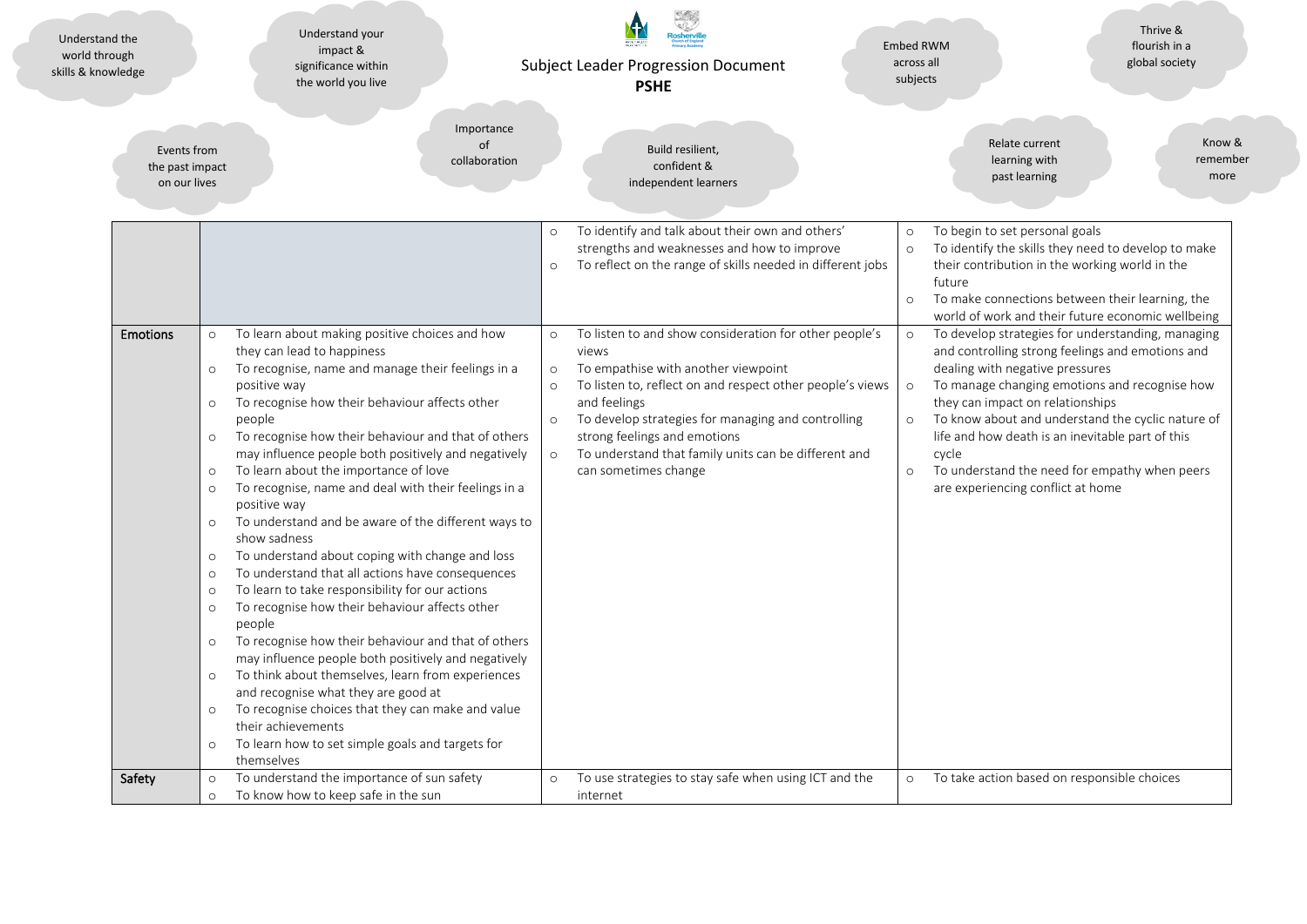| Understand the<br>world through<br>skills & knowledge | Understand your<br>impact &<br>significance within<br>the world you live                                                                                                                                                                                                                                                                                                                                                                                                                                                                                                                                                                                                                                                                                                                                                                                                                                                                                                                                                                                                                                                                                                                                                                                                | <b>Subject Leader Progression Document</b><br><b>PSHE</b>                                                                                                                                                                                                                                                                              | Thrive &<br>flourish in a<br><b>Embed RWM</b><br>across all<br>global society<br>subjects                                                                                                                                                                                                                                                                |
|-------------------------------------------------------|-------------------------------------------------------------------------------------------------------------------------------------------------------------------------------------------------------------------------------------------------------------------------------------------------------------------------------------------------------------------------------------------------------------------------------------------------------------------------------------------------------------------------------------------------------------------------------------------------------------------------------------------------------------------------------------------------------------------------------------------------------------------------------------------------------------------------------------------------------------------------------------------------------------------------------------------------------------------------------------------------------------------------------------------------------------------------------------------------------------------------------------------------------------------------------------------------------------------------------------------------------------------------|----------------------------------------------------------------------------------------------------------------------------------------------------------------------------------------------------------------------------------------------------------------------------------------------------------------------------------------|----------------------------------------------------------------------------------------------------------------------------------------------------------------------------------------------------------------------------------------------------------------------------------------------------------------------------------------------------------|
| Events from<br>the past impact<br>on our lives        | Importance<br>of<br>collaboration                                                                                                                                                                                                                                                                                                                                                                                                                                                                                                                                                                                                                                                                                                                                                                                                                                                                                                                                                                                                                                                                                                                                                                                                                                       | Build resilient,<br>confident &<br>independent learners                                                                                                                                                                                                                                                                                | Relate current<br>Know &<br>learning with<br>remember<br>past learning<br>more                                                                                                                                                                                                                                                                           |
|                                                       | To recognise and manage risk in everyday activities<br>$\circ$<br>To learn rules for, and ways of, keeping safe,<br>$\circ$<br>including basic road safety and about people who<br>can help them to stay safe<br>To develop an awareness of the Green Cross Code<br>$\circ$<br>To demonstrate basic road safety skills<br>$\circ$<br>To learn about the importance of medicine safety<br>$\circ$<br>To recognise that some substances can help or harm<br>$\circ$<br>the body<br>To learn about the difference between secrets and<br>$\circ$<br>surprises<br>To understand when not to keep adults' secrets<br>$\circ$<br>To seek help from an appropriate adult when<br>$\circ$<br>necessary<br>To learn about who to go to for help and advice<br>$\circ$<br>To recognise that there are people who care for and<br>$\circ$<br>look after them<br>To know how to keep safe and how and where to<br>$\circ$<br>get help<br>To recognise and respond to issues of safety relating<br>$\circ$<br>to themselves and others and how to get help<br>To learn about the importance of using the internet<br>$\circ$<br>To know how to keep safe and how and where to<br>$\circ$<br>get help<br>To use strategies to stay safe when using ICT and the<br>$\circ$<br>internet | To begin to make responsible choices and consider<br>$\circ$<br>consequences<br>To use ICT safely including keeping electronic data<br>$\circ$<br>secure<br>To use ICT safely including using software features and<br>$\circ$<br>settings                                                                                             | To identify the different kinds of risks associated<br>$\circ$<br>with the use and misuse of a range of substances<br>and the impact that misuse of substances can have<br>on individuals, their families and friends<br>To make responsible, informed decisions relating<br>$\circ$<br>to medicines, alcohol, tobacco and other<br>substances and drugs |
| Growing<br>and<br>changing                            | To identify and respect similarities and differences<br>$\circ$<br>between boys and girls<br>To learn about the process of growing from young to<br>$\circ$<br>old<br>To learn the names for different parts of the body<br>$\circ$<br>To recognise similarities and differences based on<br>$\circ$<br>gender                                                                                                                                                                                                                                                                                                                                                                                                                                                                                                                                                                                                                                                                                                                                                                                                                                                                                                                                                          | To understand that the rate at which we grow differs<br>$\circ$<br>from person to person<br>To show awareness of changes that take place as they<br>$\circ$<br>grow<br>To know and understand how to look after our teeth<br>$\circ$<br>$\circ$<br>To understand what happens when we lose teeth as<br>we grow up and why this happens |                                                                                                                                                                                                                                                                                                                                                          |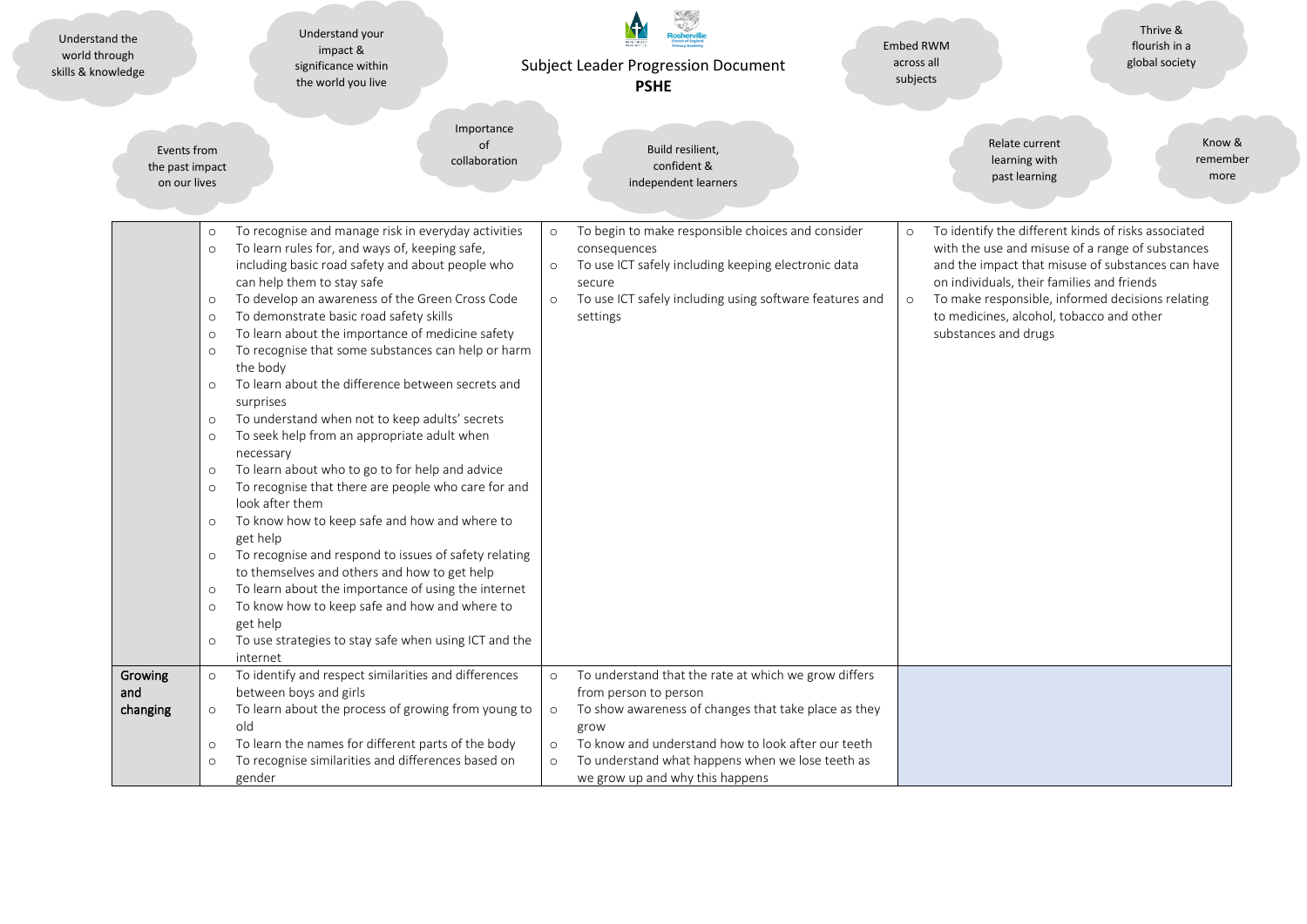| Understand the<br>world through<br>skills & knowledge                                                      | Understand your<br>impact &<br>significance within<br>the world you live                                                                                                                                                                                                                                                                                                                                                                                                                                                                                                                                                                                                                                                                         | <b>Subject Leader Progression Document</b><br><b>PSHE</b>                                    |                                                                                                                                                                                                                                                                                                                                 | <b>Embed RWM</b><br>across all<br>subjects       | Thrive &<br>flourish in a<br>global society |
|------------------------------------------------------------------------------------------------------------|--------------------------------------------------------------------------------------------------------------------------------------------------------------------------------------------------------------------------------------------------------------------------------------------------------------------------------------------------------------------------------------------------------------------------------------------------------------------------------------------------------------------------------------------------------------------------------------------------------------------------------------------------------------------------------------------------------------------------------------------------|----------------------------------------------------------------------------------------------|---------------------------------------------------------------------------------------------------------------------------------------------------------------------------------------------------------------------------------------------------------------------------------------------------------------------------------|--------------------------------------------------|---------------------------------------------|
| Events from<br>the past impact<br>on our lives                                                             |                                                                                                                                                                                                                                                                                                                                                                                                                                                                                                                                                                                                                                                                                                                                                  | Importance<br>of<br>Build resilient,<br>collaboration<br>confident &<br>independent learners |                                                                                                                                                                                                                                                                                                                                 | Relate current<br>learning with<br>past learning | Know &<br>remember<br>more                  |
| $\circ$<br>$\circ$<br>$\circ$<br>$\circ$<br>$\circ$<br>$\circ$<br>$\circ$<br>$\circ$<br>$\circ$<br>$\circ$ | To recognise and respect similarities and differences<br>between people<br>To learn about the physical changes in their bodies<br>as we grow<br>To understand emotional changes as they grow up<br>To learn about how our needs change and grow as<br>we develop<br>To recognise the simple physical changes to their<br>bodies experienced since birth<br>To learn to take responsibility for their own actions<br>To recognise how their behaviour and that of others<br>may influence people both positively and negatively<br>To listen to, reflect on and respect other people's<br>views and feelings<br>To learn about a range of different feelings and<br>emotions<br>To recognise, name and manage their feelings in a<br>positive way |                                                                                              |                                                                                                                                                                                                                                                                                                                                 |                                                  |                                             |
| First aid                                                                                                  |                                                                                                                                                                                                                                                                                                                                                                                                                                                                                                                                                                                                                                                                                                                                                  | $\circ$<br>emergency<br>$\circ$<br>$\circ$<br>$\circ$                                        | To take responsibility for their own safety and the<br>safety of others and be able to seek help in an<br>To know when and how to make an emergency call<br>To recognise the importance of local organisations in<br>providing for the needs of the local community<br>To behave safely and responsibly in different situations |                                                  |                                             |

| <b>Relationships</b> |  |                                                                                                                                                                                 |  |                                                                                                          |  |                                                                                                                                          |
|----------------------|--|---------------------------------------------------------------------------------------------------------------------------------------------------------------------------------|--|----------------------------------------------------------------------------------------------------------|--|------------------------------------------------------------------------------------------------------------------------------------------|
|                      |  | Y1/2                                                                                                                                                                            |  | Y3/4                                                                                                     |  | Y5/6                                                                                                                                     |
| Communications       |  | To recognise and communicate feelings to others<br>To recognise and communicate feelings to others<br>To listen to, reflect on and respect other people's<br>views and feelings |  | To recognise that there are many ways to<br>communicate<br>To understand the need to communicate clearly |  | To recognise that there are many different ways to<br>communicate<br>To understand the need for confidentiality in<br>certain situations |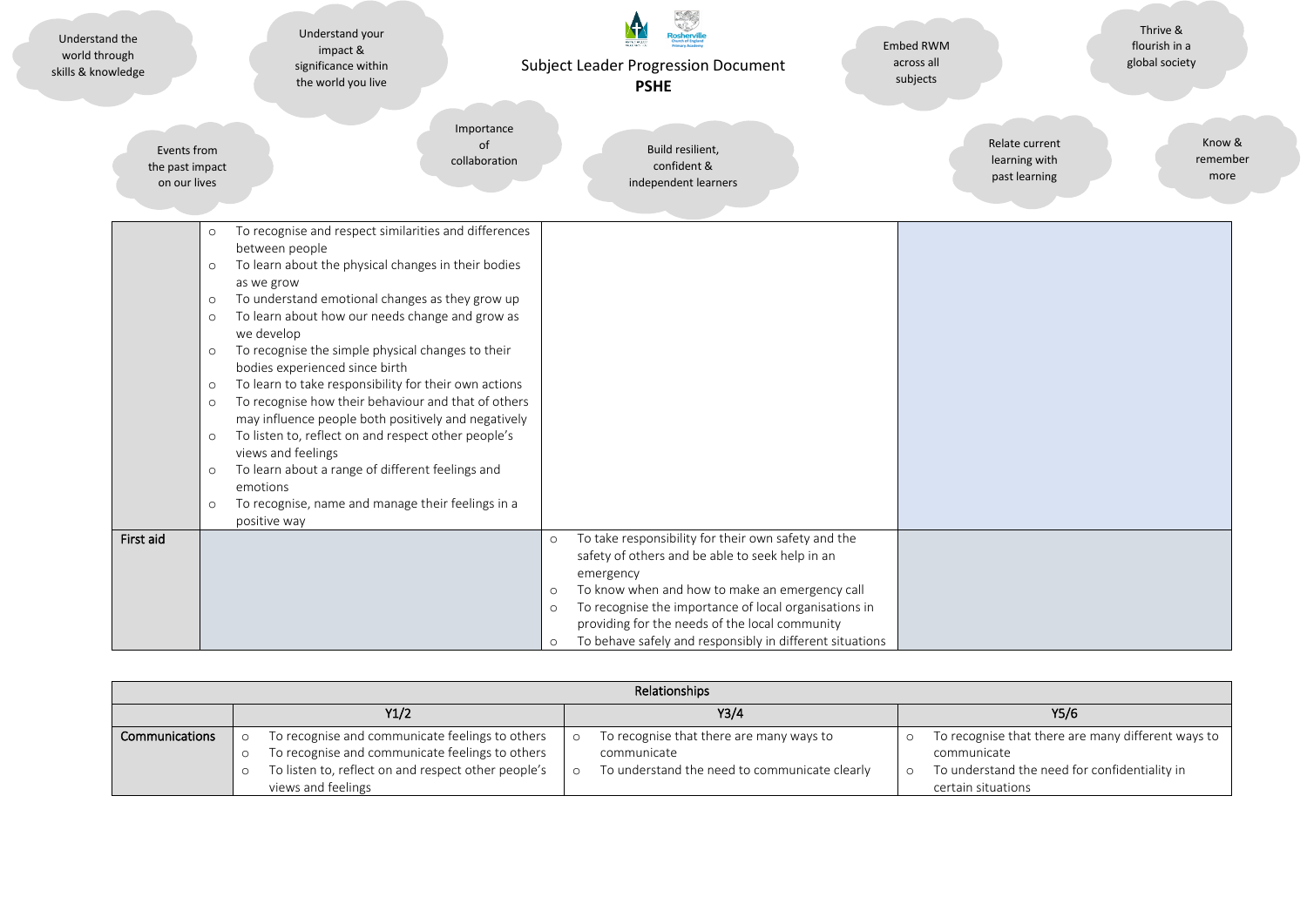| Understand the<br>world through<br>skills & knowledge | Understand your<br>impact &<br>significance within<br>the world you live                                                                                                                                                                                                                                                                                                                                                                                                                                                                                                                                                                                                                                                                                                                          | <b>Subject Leader Progression Document</b><br><b>PSHE</b>                                                                                                                                                                                                                                                                                                                                                                              | Thrive &<br>flourish in a<br>Embed RWM<br>across all<br>global society<br>subjects                                                                                                                                                                                                                                                                                                                                                                                            |
|-------------------------------------------------------|---------------------------------------------------------------------------------------------------------------------------------------------------------------------------------------------------------------------------------------------------------------------------------------------------------------------------------------------------------------------------------------------------------------------------------------------------------------------------------------------------------------------------------------------------------------------------------------------------------------------------------------------------------------------------------------------------------------------------------------------------------------------------------------------------|----------------------------------------------------------------------------------------------------------------------------------------------------------------------------------------------------------------------------------------------------------------------------------------------------------------------------------------------------------------------------------------------------------------------------------------|-------------------------------------------------------------------------------------------------------------------------------------------------------------------------------------------------------------------------------------------------------------------------------------------------------------------------------------------------------------------------------------------------------------------------------------------------------------------------------|
| Events from<br>the past impact<br>on our lives        | Importance<br>of<br>collaboration                                                                                                                                                                                                                                                                                                                                                                                                                                                                                                                                                                                                                                                                                                                                                                 | Build resilient,<br>confident &<br>independent learners                                                                                                                                                                                                                                                                                                                                                                                | Relate current<br>Know &<br>learning with<br>remember<br>past learning<br>more                                                                                                                                                                                                                                                                                                                                                                                                |
|                                                       | To understand that it is important to share their<br>$\circ$<br>opinions and to be able to explain their views<br>To learn to listen to other people and play and<br>work co-operatively<br>To recognise the importance of listening to other<br>$\circ$<br>people<br>To understand the importance of being able to<br>$\circ$<br>work cooperatively<br>To understand the concept of negotiation<br>To understand the importance of being able to<br>$\circ$<br>play and work cooperatively<br>To work independently and in groups, taking on<br>different roles and collaborating towards common<br>goals<br>To take part in a simple debate about topical<br>$\circ$<br>issues<br>To share opinions and explain their views To<br>reflect on the similarities and differences between<br>people | To understand why it is important to listen to<br>$\circ$<br>others<br>To talk about their views on issues that affect<br>$\circ$<br>themselves and their class<br>To know how to communicate their opinions in a<br>$\circ$<br>group<br>To listen to and show consideration for other<br>$\circ$<br>people's views                                                                                                                    | To know and understand the importance of<br>$\circ$<br>listening to others<br>To understand the role of the listener in any<br>$\circ$<br>relationship<br>To recognise that there are many ways to<br>$\circ$<br>communicate<br>To understand the need to both listen and speak<br>$\circ$<br>when communicating with others                                                                                                                                                  |
| Collaborations                                        |                                                                                                                                                                                                                                                                                                                                                                                                                                                                                                                                                                                                                                                                                                                                                                                                   | To work co-operatively, showing fairness and<br>$\circ$<br>consideration to others<br>To understand why it is important to work<br>$\circ$<br>collaboratively<br>To take the lead, prioritise actions and work<br>$\circ$<br>independently and collaboratively towards goals<br>To know how to identify ways to improve the<br>$\circ$<br>environment<br>To know how to spot problems and find ways of<br>$\circ$<br>dealing with them | Understand that there are many situations in which<br>$\circ$<br>collaboration is necessary<br>To understand the need to develop team work<br>$\circ$<br>skills<br>To recognise that there are many roles within a<br>$\circ$<br>community<br>To understand the need to collaborate in a group<br>$\circ$<br>situation<br>To recognise that there are many roles within a<br>$\circ$<br>community<br>To understand the need to collaborate in a group<br>$\circ$<br>situation |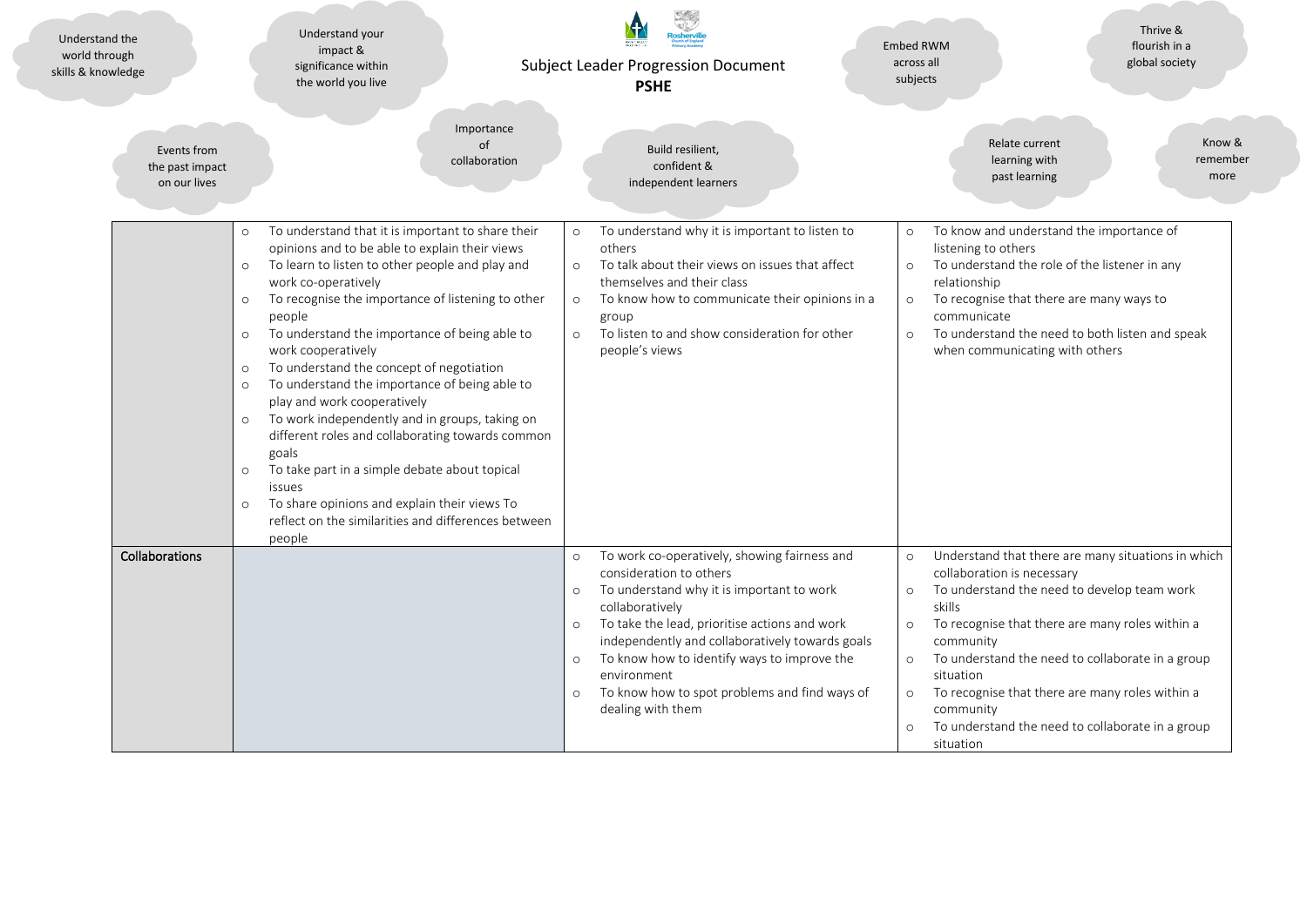| Understand the<br>world through<br>skills & knowledge | Understand your<br>impact &<br>significance within<br>the world you live                                                                                                                                                                                                                                                                                                                                                                                                                                                                                                                                                                                                                                                                                                                                                                                                                                                                                                                                                                                                                                                                                                                                                                                                                                                       | <b>Subject Leader Progression Document</b><br><b>PSHE</b>                                                                                                                                                                                                                                                                                                                                                                                                                                                                                                                                                                                                                                                                                                                                                    | Thrive &<br>flourish in a<br>Embed RWM<br>global society<br>across all<br>subjects               |
|-------------------------------------------------------|--------------------------------------------------------------------------------------------------------------------------------------------------------------------------------------------------------------------------------------------------------------------------------------------------------------------------------------------------------------------------------------------------------------------------------------------------------------------------------------------------------------------------------------------------------------------------------------------------------------------------------------------------------------------------------------------------------------------------------------------------------------------------------------------------------------------------------------------------------------------------------------------------------------------------------------------------------------------------------------------------------------------------------------------------------------------------------------------------------------------------------------------------------------------------------------------------------------------------------------------------------------------------------------------------------------------------------|--------------------------------------------------------------------------------------------------------------------------------------------------------------------------------------------------------------------------------------------------------------------------------------------------------------------------------------------------------------------------------------------------------------------------------------------------------------------------------------------------------------------------------------------------------------------------------------------------------------------------------------------------------------------------------------------------------------------------------------------------------------------------------------------------------------|--------------------------------------------------------------------------------------------------|
| Events from<br>the past impact<br>on our lives        | Importance<br>of<br>collaboration                                                                                                                                                                                                                                                                                                                                                                                                                                                                                                                                                                                                                                                                                                                                                                                                                                                                                                                                                                                                                                                                                                                                                                                                                                                                                              | Build resilient,<br>confident &<br>independent learners                                                                                                                                                                                                                                                                                                                                                                                                                                                                                                                                                                                                                                                                                                                                                      | Relate current<br>Know &<br>learning with<br>remember<br>past learning<br>more                   |
| <b>Bullying</b>                                       | To learn about bullies and bullying behaviour<br>$\circ$<br>To understand the difference between impulsive<br>$\circ$<br>and considered behaviour<br>To understand that name-calling is hurtful and<br>$\circ$<br>avoidable<br>To recognise how their behaviour affects other<br>$\circ$<br>people<br>To understand what is and what is not bullying<br>$\circ$<br>behaviour<br>To understand the difference between impulsive<br>$\circ$<br>and considered behaviour<br>To recognise the difference between good and<br>$\circ$<br>bad choices<br>To recognise how their behaviour affects other<br>$\circ$<br>people<br>To recognise how their behaviour affects other<br>$\circ$<br>people<br>To recognise how attitude and behaviour,<br>$\circ$<br>including bullying, may affect others<br>To recognise how their behaviour and that of<br>$\circ$<br>others may influence people both positively and<br>negatively<br>To understand who can help if someone is<br>$\circ$<br>affected by bullying<br>To recognise that there are people who care for<br>$\circ$<br>and look after them<br>To consider different types of teasing and bullying,<br>$\circ$<br>understand that bullying is wrong and know how<br>to get help to deal with bullying<br>To seek help from an appropriate adult when<br>$\circ$<br>necessary | To know how to recognise the difference between<br>$\circ$<br>isolated hostile incidents and bullying<br>To recognise how attitude, behaviour and peer<br>$\circ$<br>pressure can influence choice and behaviour,<br>including dealing with bullying<br>To understand what self-esteem is and why it is<br>$\circ$<br>important<br>To understand the terms 'resilience' and<br>$\circ$<br>'persistence' and why these character traits are<br>important<br>To face new challenges positively and know when<br>$\circ$<br>to seek help<br>To know how to recognise bullying behaviour<br>$\circ$<br>To recognise right and wrong, what is fair and<br>$\circ$<br>unfair and explain why<br>To understand the nature and consequences of<br>$\circ$<br>negative behaviours such as bullying,<br>aggressiveness |                                                                                                  |
| Similarities and<br>differences                       |                                                                                                                                                                                                                                                                                                                                                                                                                                                                                                                                                                                                                                                                                                                                                                                                                                                                                                                                                                                                                                                                                                                                                                                                                                                                                                                                | To understand how we are all connected by our<br>$\circ$<br>similarities                                                                                                                                                                                                                                                                                                                                                                                                                                                                                                                                                                                                                                                                                                                                     | To learn about racial discrimination and its impact<br>$\circ$<br>on societies, past and present |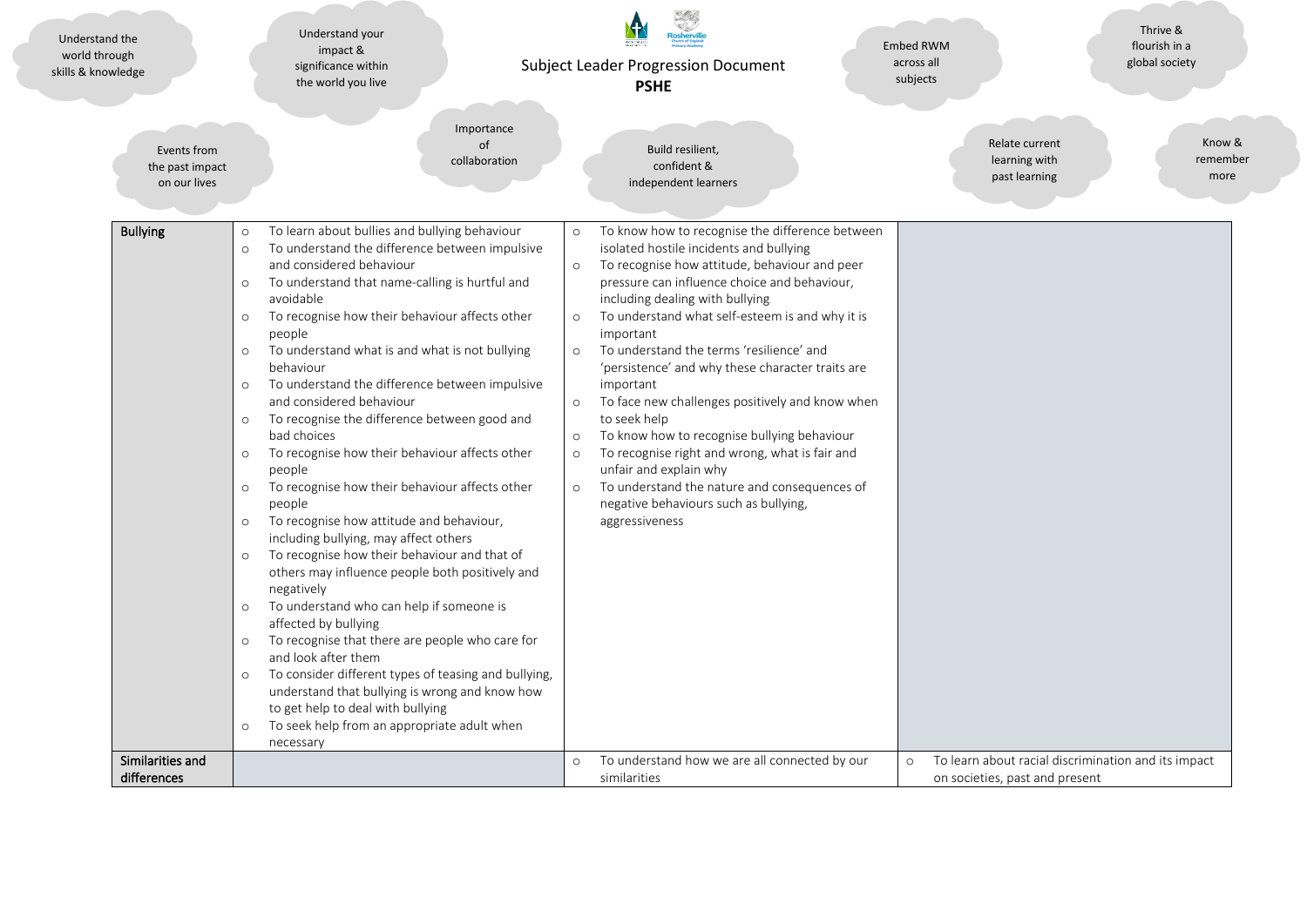| Understand the<br>world through<br>skills & knowledge | Understand your<br>impact &<br>significance within<br>the world you live                                                                                                                                                                                                                                                                                                                                       | <b>Subject Leader Progression Document</b><br><b>PSHE</b>                                                                                                                                                                                                                                                                                                                                                                                                                                                                                                                                                                                                                                                                                                                                                                                                                                                                                                                                                                                                        | Thrive &<br>flourish in a<br><b>Embed RWM</b><br>across all<br>global society<br>subjects                                                                                                                                                                                                         |
|-------------------------------------------------------|----------------------------------------------------------------------------------------------------------------------------------------------------------------------------------------------------------------------------------------------------------------------------------------------------------------------------------------------------------------------------------------------------------------|------------------------------------------------------------------------------------------------------------------------------------------------------------------------------------------------------------------------------------------------------------------------------------------------------------------------------------------------------------------------------------------------------------------------------------------------------------------------------------------------------------------------------------------------------------------------------------------------------------------------------------------------------------------------------------------------------------------------------------------------------------------------------------------------------------------------------------------------------------------------------------------------------------------------------------------------------------------------------------------------------------------------------------------------------------------|---------------------------------------------------------------------------------------------------------------------------------------------------------------------------------------------------------------------------------------------------------------------------------------------------|
| Events from<br>the past impact<br>on our lives        | Importance<br>of<br>collaboration                                                                                                                                                                                                                                                                                                                                                                              | Build resilient,<br>confident &<br>independent learners                                                                                                                                                                                                                                                                                                                                                                                                                                                                                                                                                                                                                                                                                                                                                                                                                                                                                                                                                                                                          | Relate current<br>Know &<br>learning with<br>remember<br>past learning<br>more                                                                                                                                                                                                                    |
|                                                       |                                                                                                                                                                                                                                                                                                                                                                                                                | To recognise and respect similarities and<br>$\circ$<br>differences between people<br>To know and understand how the make-up of<br>$\circ$<br>family units can differ<br>To empathise with another viewpoint<br>$\circ$<br>To understand and appreciate the range of<br>$\circ$<br>different cultures and religions represented within<br>school<br>To learn about the need for tolerance for those of<br>$\circ$<br>different faiths and beliefs<br>To understand the term 'diversity' and appreciate<br>$\circ$<br>diversity within school<br>To recognise and challenge stereotyping and<br>$\circ$<br>discrimination<br>To know and understand the features of a good<br>$\circ$<br>friend<br>To understand why it is important to be positive in<br>$\circ$<br>relationships with others<br>To know how to communicate their opinions in a<br>$\circ$<br>group setting<br>To work co-operatively, showing fairness and<br>$\circ$<br>consideration to others<br>To understand why it is important to be positive in<br>$\circ$<br>relationships with others | To learn about gender discrimination and its<br>$\circ$<br>impact<br>To challenge stereotyping and discrimination<br>$\circ$<br>To learn about the importance of family in different<br>$\circ$<br>cultures<br>To recognise and respect similarities and<br>$\circ$<br>differences between people |
| Fairness                                              | To recognise what is fair and unfair<br>$\circ$<br>To learn to take part in discussions with the whole<br>$\circ$<br>class<br>To learn about others<br>$\circ$<br>To reflect on the similarities and differences<br>$\circ$<br>between people<br>To recognise and respect similarities and<br>$\circ$<br>differences between<br>To understand that family and friends should care<br>$\circ$<br>for each other | To understand that everyone has different<br>$\circ$<br>strengths and weaknesses<br>To know how to set realistic targets<br>$\circ$<br>To self-assess, understanding how this will help<br>$\circ$<br>their future actions<br>To understand how to break down the steps<br>$\circ$<br>needed to achieve a goal<br>To identify and talk about their own and others'<br>$\circ$<br>strengths and weaknesses and how to improve                                                                                                                                                                                                                                                                                                                                                                                                                                                                                                                                                                                                                                     |                                                                                                                                                                                                                                                                                                   |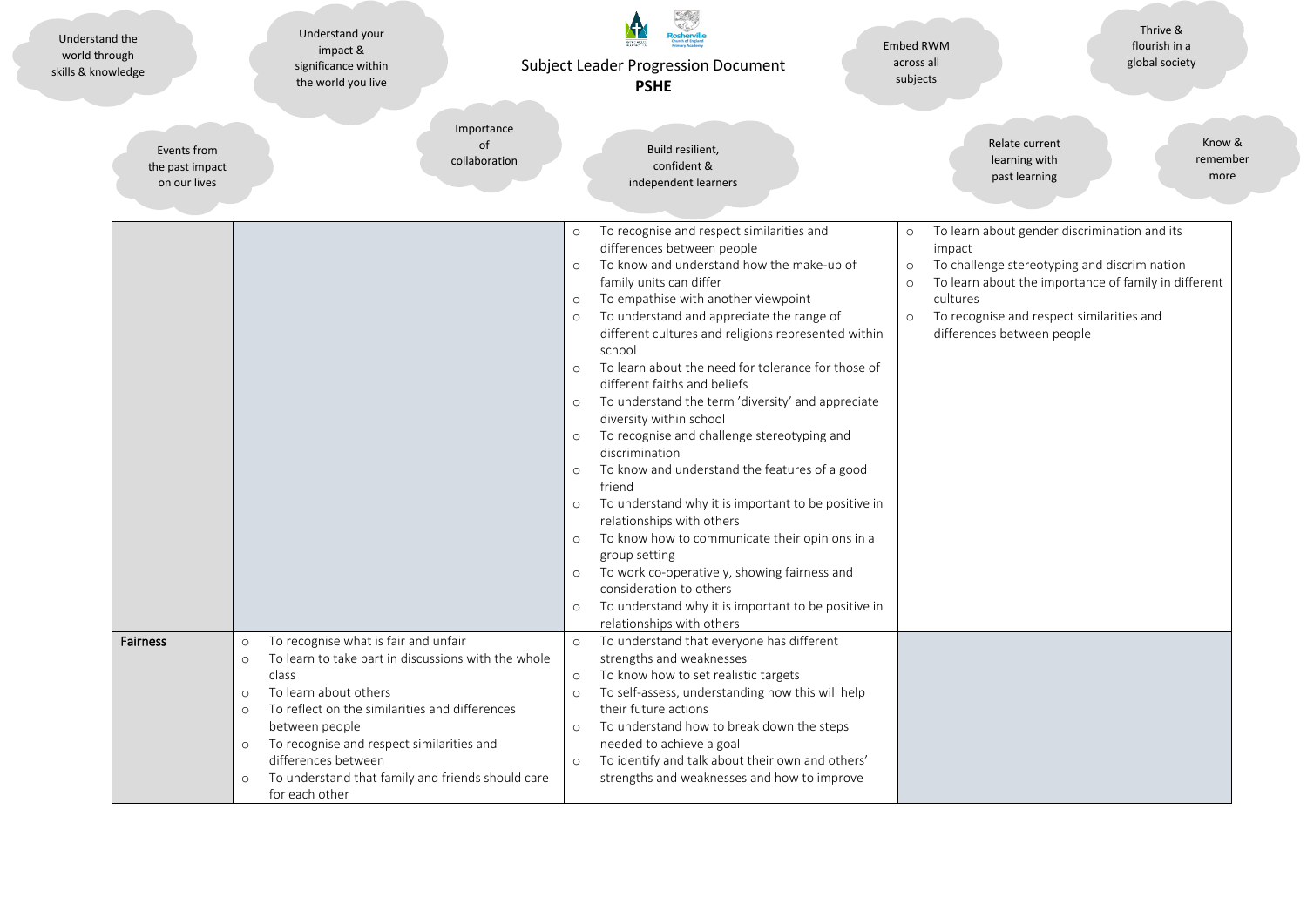| Understand the<br>world through<br>skills & knowledge | Understand your<br>impact &<br>significance within<br>the world you live                                                                                                                                                                                                                                                                                                                                                                                                                                                                                                                                                                                                                                                                                                                                                                                                                                                                              | <b>Subject Leader Progression Document</b><br><b>PSHE</b>                | <b>Embed RWM</b><br>across all<br>subjects                                                              | Thrive &<br>flourish in a<br>global society                                                                                                           |
|-------------------------------------------------------|-------------------------------------------------------------------------------------------------------------------------------------------------------------------------------------------------------------------------------------------------------------------------------------------------------------------------------------------------------------------------------------------------------------------------------------------------------------------------------------------------------------------------------------------------------------------------------------------------------------------------------------------------------------------------------------------------------------------------------------------------------------------------------------------------------------------------------------------------------------------------------------------------------------------------------------------------------|--------------------------------------------------------------------------|---------------------------------------------------------------------------------------------------------|-------------------------------------------------------------------------------------------------------------------------------------------------------|
| Events from<br>the past impact<br>on our lives        | Importance<br>of<br>collaboration                                                                                                                                                                                                                                                                                                                                                                                                                                                                                                                                                                                                                                                                                                                                                                                                                                                                                                                     | Build resilient,<br>confident &<br>independent learners                  | Relate current<br>learning with<br>past learning                                                        | Know &<br>remember<br>more                                                                                                                            |
|                                                       | To recognise how their behaviour affects other<br>$\circ$<br>people<br>To recognise how their behaviour and that of<br>$\circ$<br>others may influence people both positively and<br>negatively<br>To understand the difference between right and<br>$\circ$<br>wrong<br>To recognise right and wrong, what is fair and<br>$\circ$<br>unfair and explain why<br>To learn strategies to cope with unfair teasing<br>$\circ$<br>To understand that there are different types of<br>$\circ$<br>teasing and bullying<br>To consider different types of teasing and bullying,<br>$\circ$<br>understand that bullying is wrong and know how<br>to get help to deal with bullying<br>To recognise what is kind and unkind behaviour<br>$\circ$<br>To understand that family and friends should care<br>$\circ$<br>for each other<br>To recognise how their behaviour and that of<br>$\circ$<br>others may influence people both positively and<br>negatively | To reflect on the range of skills needed in different<br>$\circ$<br>jobs |                                                                                                         |                                                                                                                                                       |
| Healthy<br>Relationships                              |                                                                                                                                                                                                                                                                                                                                                                                                                                                                                                                                                                                                                                                                                                                                                                                                                                                                                                                                                       |                                                                          | $\circ$<br>touch in a range of contexts<br>$\circ$<br>inappropriate touches<br>$\circ$<br>of growing up | To know about and understand the importance of<br>To know the difference between appropriate and<br>To know that relationships can change as a result |
| Friends and family                                    | To learn how to develop positive relationships<br>$\circ$<br>with peers<br>To identify different relationships that they have<br>$\circ$<br>and why these are important<br>To understand the importance of making friends<br>$\circ$<br>To identify and respect the differences and<br>$\circ$<br>similarities between people                                                                                                                                                                                                                                                                                                                                                                                                                                                                                                                                                                                                                         |                                                                          |                                                                                                         |                                                                                                                                                       |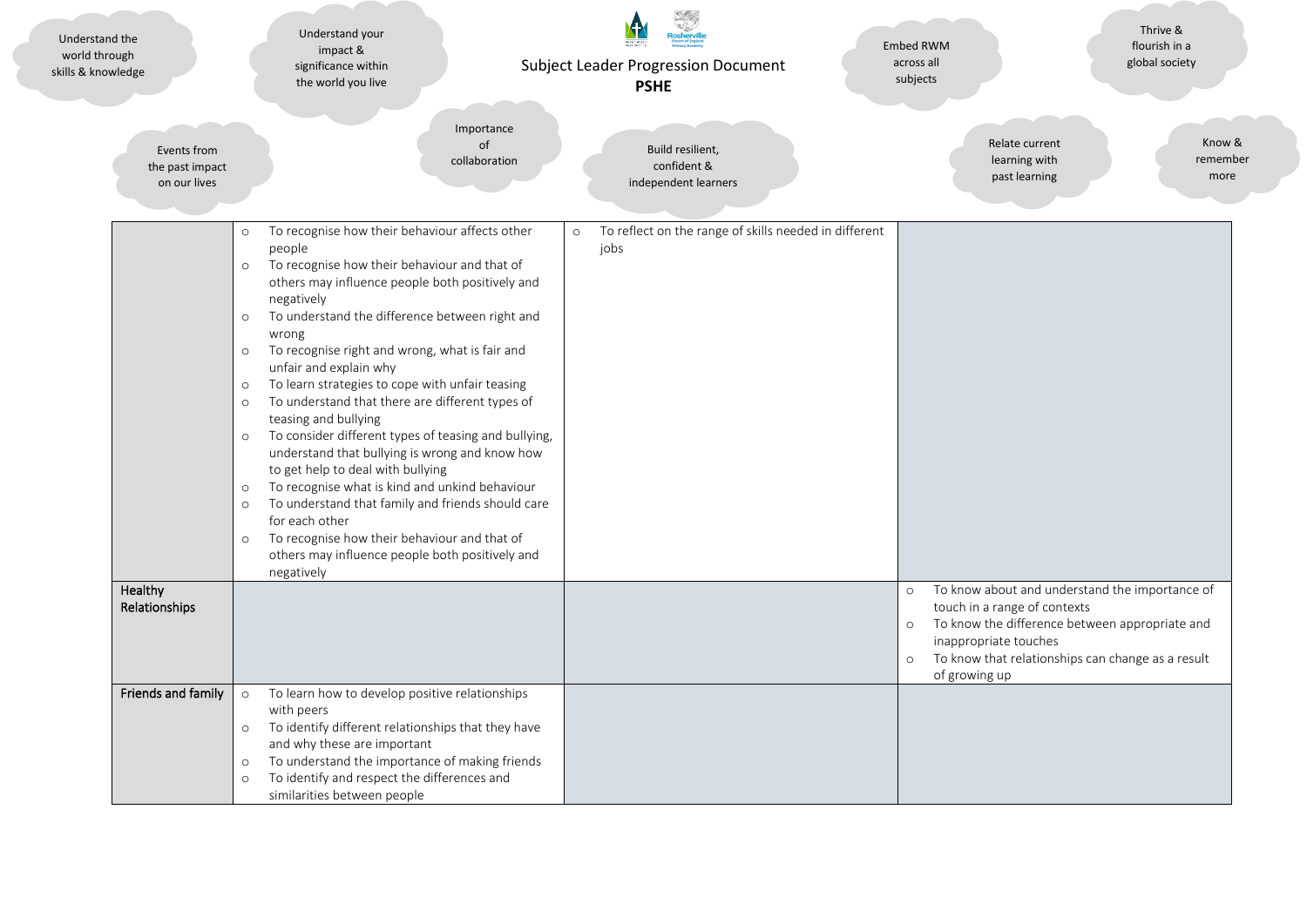| Understand the<br>world through<br>skills & knowledge | Understand your<br>impact &<br>significance within<br>the world you live                                                                                                                                                                                                                                                                                                                                                                                                                                                                                                                                                                                                                                                                                                                                                         | Subject Leader Progression Document<br><b>PSHE</b>      | <b>Embed RWM</b><br>across all<br>subjects       | Thrive &<br>flourish in a<br>global society |
|-------------------------------------------------------|----------------------------------------------------------------------------------------------------------------------------------------------------------------------------------------------------------------------------------------------------------------------------------------------------------------------------------------------------------------------------------------------------------------------------------------------------------------------------------------------------------------------------------------------------------------------------------------------------------------------------------------------------------------------------------------------------------------------------------------------------------------------------------------------------------------------------------|---------------------------------------------------------|--------------------------------------------------|---------------------------------------------|
| Events from<br>the past impact<br>on our lives        | Importance<br>of<br>collaboration                                                                                                                                                                                                                                                                                                                                                                                                                                                                                                                                                                                                                                                                                                                                                                                                | Build resilient,<br>confident &<br>independent learners | Relate current<br>learning with<br>past learning | Know &<br>remember<br>more                  |
|                                                       | To develop positive relationships through work<br>$\circ$<br>and play<br>To learn about some similarities and differences<br>$\circ$<br>between people from different countries and the<br>importance of cross-cultural friendships<br>To learn about the importance of sharing as part<br>$\circ$<br>of friendship and kindness<br>To recognise the difference between right and<br>$\circ$<br>wrong and what is fair and unfair<br>To learn about the importance of family To<br>$\circ$<br>recognise that family and friends should care for<br>each other<br>To recognise that there are people who care for<br>$\circ$<br>and look after them<br>To identify their special people and what makes<br>$\circ$<br>them special<br>To identify different relationships that they have<br>$\circ$<br>and why these are important |                                                         |                                                  |                                             |

| Living in the Wider World     |                                                                                                                                                                                                                        |                                                                                                                                                                                                                                             |                                                                                                                                                                                                                                                                 |  |  |  |  |
|-------------------------------|------------------------------------------------------------------------------------------------------------------------------------------------------------------------------------------------------------------------|---------------------------------------------------------------------------------------------------------------------------------------------------------------------------------------------------------------------------------------------|-----------------------------------------------------------------------------------------------------------------------------------------------------------------------------------------------------------------------------------------------------------------|--|--|--|--|
|                               | Y1/2                                                                                                                                                                                                                   | Y3/4                                                                                                                                                                                                                                        | Y5/6                                                                                                                                                                                                                                                            |  |  |  |  |
| Rules and<br>Responsibilities | To understand the reason why we have rules<br>$\circ$<br>To learn about rules as expectations<br>$\circ$<br>To understand to agree and follow rules for their<br>$\circ$<br>group and classroom                        | To understand why rules are needed in different<br>situations<br>To recognise that rules may need to be changed<br>$\circ$<br>To understand why it is important to plan ahead                                                               | To understand why structure is needed in different<br>situations<br>To understand the term 'anarchy' and understand<br>the implications of living in an anarchic society                                                                                        |  |  |  |  |
|                               | To understand the why we have rules /<br>$\circ$<br>expectations<br>To learn about how they can contribute to the life<br>$\circ$<br>of the class<br>To suggest rules that would improve things for the<br>common good | and think of potential consequences as a result of<br>their actions<br>To understand why it is important to behave<br>responsibly<br>To recognise that actions have consequences<br>To know how to communicate their opinions in a<br>group | To know and understand the meaning of the<br>following:- democracy, sovereignty, dictatorship,<br>government, monarchy<br>To learn about organisations such as the United<br><b>Nations</b><br>To understand the importance and significance of<br>equal rights |  |  |  |  |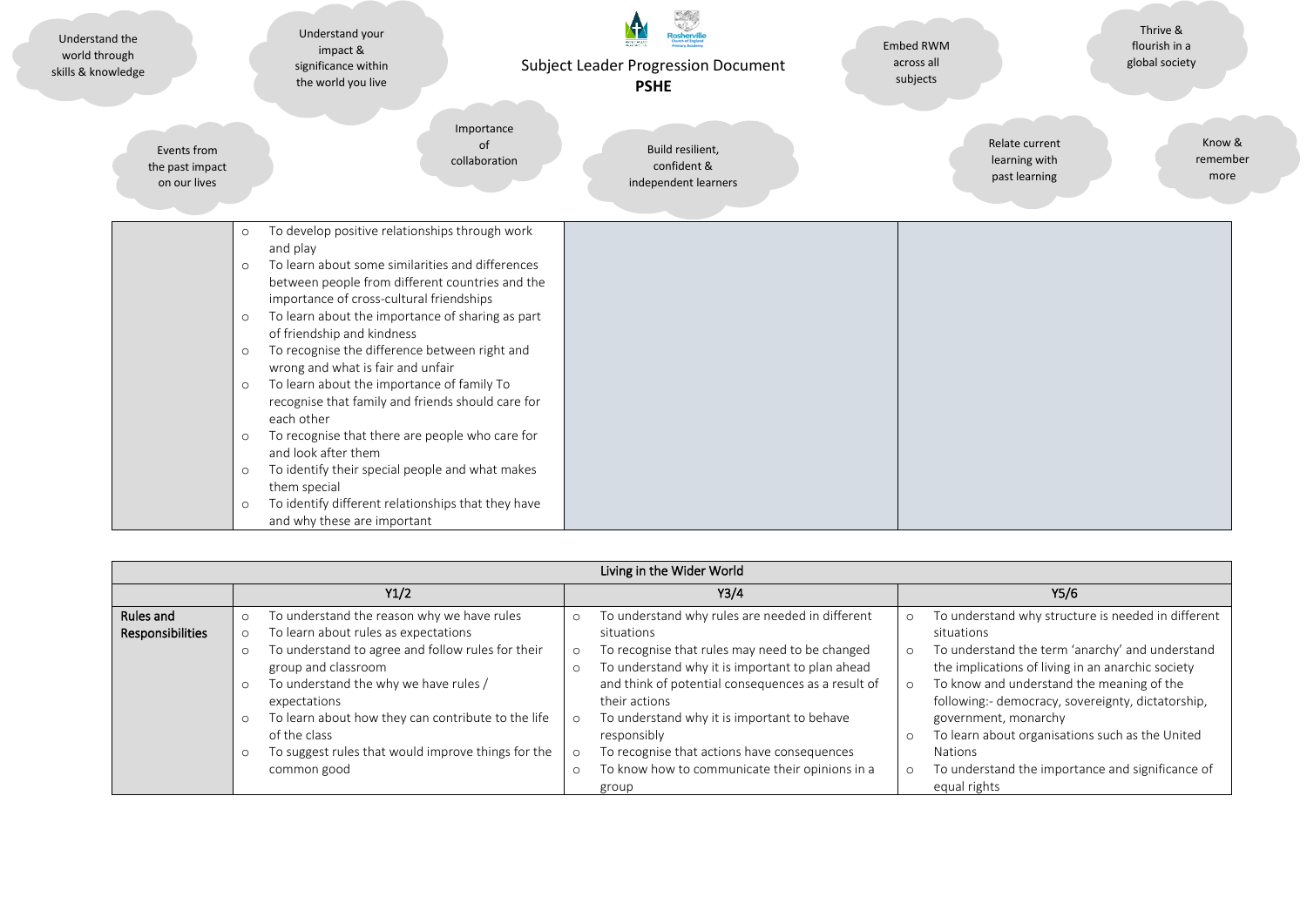| Understand the<br>world through<br>skills & knowledge | Understand your<br>impact &<br>significance within<br>the world you live                                                                                                                                                                                                                                                                                                                                                                                                                                                                                                                                                                                                                                                                                              | <b>Subject Leader Progression Document</b><br><b>PSHE</b>                  | <b>Embed RWM</b><br>across all<br>subjects       | Thrive &<br>flourish in a<br>global society |
|-------------------------------------------------------|-----------------------------------------------------------------------------------------------------------------------------------------------------------------------------------------------------------------------------------------------------------------------------------------------------------------------------------------------------------------------------------------------------------------------------------------------------------------------------------------------------------------------------------------------------------------------------------------------------------------------------------------------------------------------------------------------------------------------------------------------------------------------|----------------------------------------------------------------------------|--------------------------------------------------|---------------------------------------------|
| Events from<br>the past impact<br>on our lives        | Importance<br>of<br>collaboration                                                                                                                                                                                                                                                                                                                                                                                                                                                                                                                                                                                                                                                                                                                                     | Build resilient,<br>confident &<br>independent learners                    | Relate current<br>learning with<br>past learning | Know &<br>remember<br>more                  |
|                                                       | To understand why it is important to be able to<br>$\circ$<br>take turns<br>To agree and follow rules for a collaborative game<br>$\circ$<br>To rake turns and share as appropriate<br>$\circ$<br>To understand the concept of 'borrowing To show<br>$\circ$<br>responsibility to others<br>To understanding the importance of sharing<br>$\circ$<br>To know that everyone has a responsibility to<br>$\circ$<br>consider the needs of others<br>To understand that people and other living things<br>$\circ$<br>have needs and that they have responsibilities to<br>meet them<br>To learn about responsibility to others<br>$\circ$<br>To consider ways of looking after the school or<br>$\circ$<br>community and how to care for the local<br>environment         | To listen to and show consideration for other<br>$\circ$<br>people's views |                                                  |                                             |
| Communities                                           | To understand their role in the class community<br>$\circ$<br>To know how to contribute to the life of the<br>$\circ$<br>classroom<br>To understand that they belong to various groups<br>$\circ$<br>and communities<br>To work independently and in groups, taking on<br>$\circ$<br>different roles and collaborating towards common<br>goals<br>To develop a sense of belonging in the wider<br>$\circ$<br>community<br>To understand the role of the local community<br>$\circ$<br>To consider ways of looking after the school or<br>$\circ$<br>community and how to care for the local<br>environment<br>To suggest rules that would improve things for the<br>$\circ$<br>common good<br>To develop a strong relationship with the local<br>$\circ$<br>community |                                                                            |                                                  |                                             |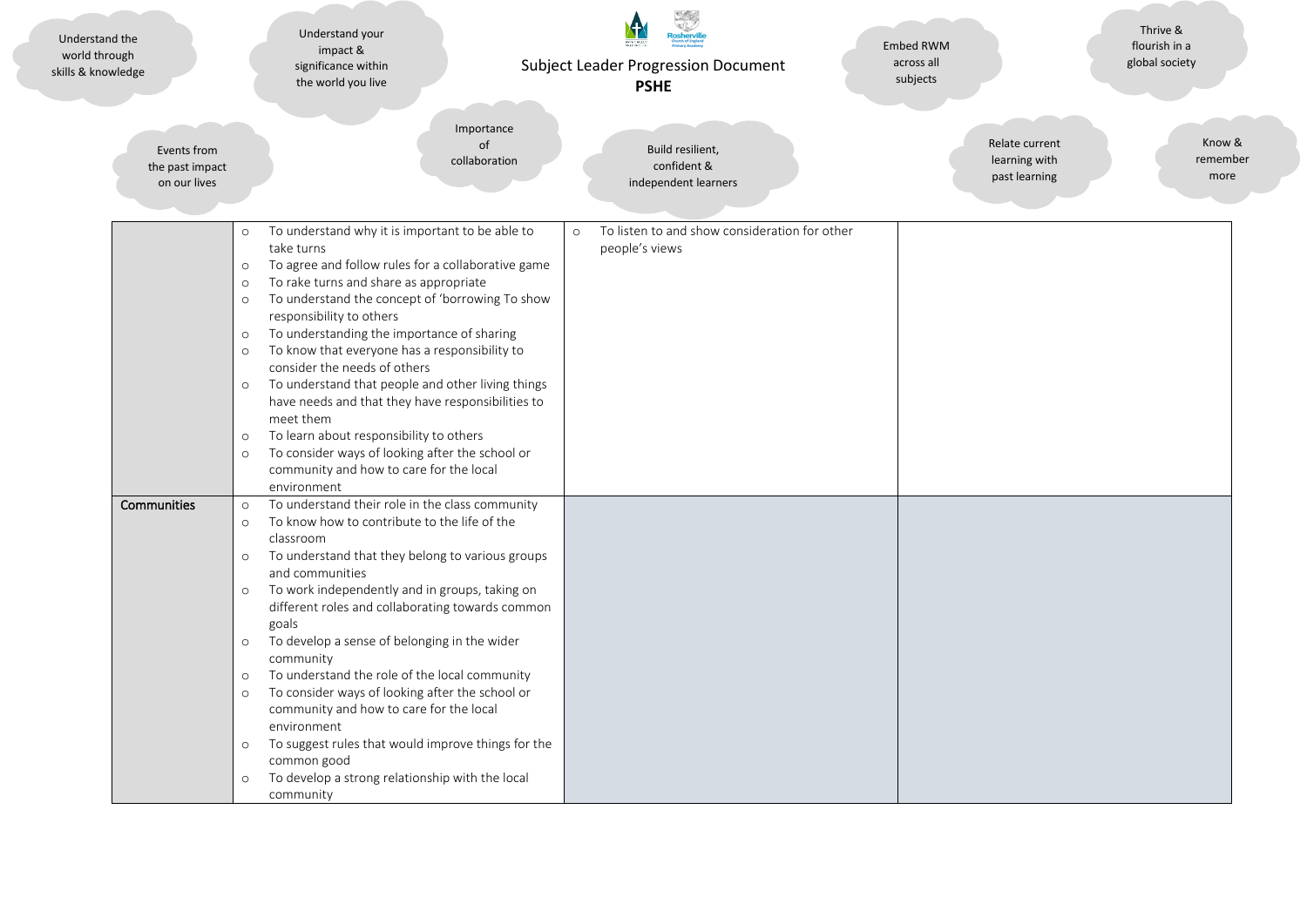| Understand the<br>world through<br>skills & knowledge | Understand your<br>impact &<br>significance within<br>the world you live                                                                                                                                                                                                                                                                                                                 | <b>Subject Leader Progression Document</b><br><b>PSHE</b>                                                                                                                                                                                                                                                                                                     | Thrive &<br>flourish in a<br><b>Embed RWM</b><br>across all<br>global society<br>subjects                                                                                                                                                                                                                                                                                                                                                                                                    |
|-------------------------------------------------------|------------------------------------------------------------------------------------------------------------------------------------------------------------------------------------------------------------------------------------------------------------------------------------------------------------------------------------------------------------------------------------------|---------------------------------------------------------------------------------------------------------------------------------------------------------------------------------------------------------------------------------------------------------------------------------------------------------------------------------------------------------------|----------------------------------------------------------------------------------------------------------------------------------------------------------------------------------------------------------------------------------------------------------------------------------------------------------------------------------------------------------------------------------------------------------------------------------------------------------------------------------------------|
| Events from<br>the past impact<br>on our lives        | Importance<br>of<br>collaboration                                                                                                                                                                                                                                                                                                                                                        | Build resilient,<br>confident &<br>independent learners                                                                                                                                                                                                                                                                                                       | Know &<br>Relate current<br>learning with<br>remember<br>past learning<br>more                                                                                                                                                                                                                                                                                                                                                                                                               |
|                                                       | To understand the importance of shared<br>$\circ$<br>responsibility within all communities                                                                                                                                                                                                                                                                                               |                                                                                                                                                                                                                                                                                                                                                               |                                                                                                                                                                                                                                                                                                                                                                                                                                                                                              |
| Money and<br>Finance                                  | To understand where money comes from To<br>$\circ$<br>recognise notes and coins<br>To understand the role of money in our society<br>$\circ$<br>To identify the different types of work people do<br>$\circ$<br>and learn about different places of work<br>To recognise where money comes from and the<br>$\circ$<br>choices people make to spend money on things<br>they want and need | To learn about and reflect on their own spending<br>$\circ$<br>habits / choices<br>To understand why financial management and<br>$\circ$<br>planning is important from a young age To learn<br>about and reflect on their own spending habits /<br>choices<br>To understand why financial management and<br>$\circ$<br>planning is important from a young age | To learn about budgeting and what it means to<br>$\circ$<br>budget<br>To understand why financial management and<br>$\circ$<br>planning is important from a young age<br>To know and understand financial terms such as<br>$\circ$<br>loan, interest, tax and discount<br>To make connections between their learning, the<br>world of work and their future economic wellbeing<br>To show initiative and take responsibility for<br>$\circ$<br>activities that develop enterprise capability |
| Enterprise                                            |                                                                                                                                                                                                                                                                                                                                                                                          |                                                                                                                                                                                                                                                                                                                                                               | To know and understand the principles of<br>enterprise<br>To understand profit and loss<br>$\circ$<br>To know and understand the principles of charity<br>$\circ$<br>work                                                                                                                                                                                                                                                                                                                    |
| Discrimination                                        |                                                                                                                                                                                                                                                                                                                                                                                          | To know and understand the terms 'discrimination'<br>$\circ$<br>and 'stereotype'<br>Challenge stereotypes relating to gender and work<br>$\circ$                                                                                                                                                                                                              |                                                                                                                                                                                                                                                                                                                                                                                                                                                                                              |
| Diversity                                             |                                                                                                                                                                                                                                                                                                                                                                                          |                                                                                                                                                                                                                                                                                                                                                               | To understand the benefits of living in a diverse<br>community and learn to celebrate diversity<br>To talk with a wide range of adults                                                                                                                                                                                                                                                                                                                                                       |

## **EYFS**

- o See themselves as a valuable individual
- o Build constructive and respectful relationships.
	- · Ensure children's play regularly involves sharing and cooperating with friends and other peers.
	- · Congratulate children for their kindness to others and express your approval when they help, listen and support each other.
- o Express their feelings and consider the feelings of others.
	- · Model positive behaviour
	- · Encourage talk about feelings and their opinions.